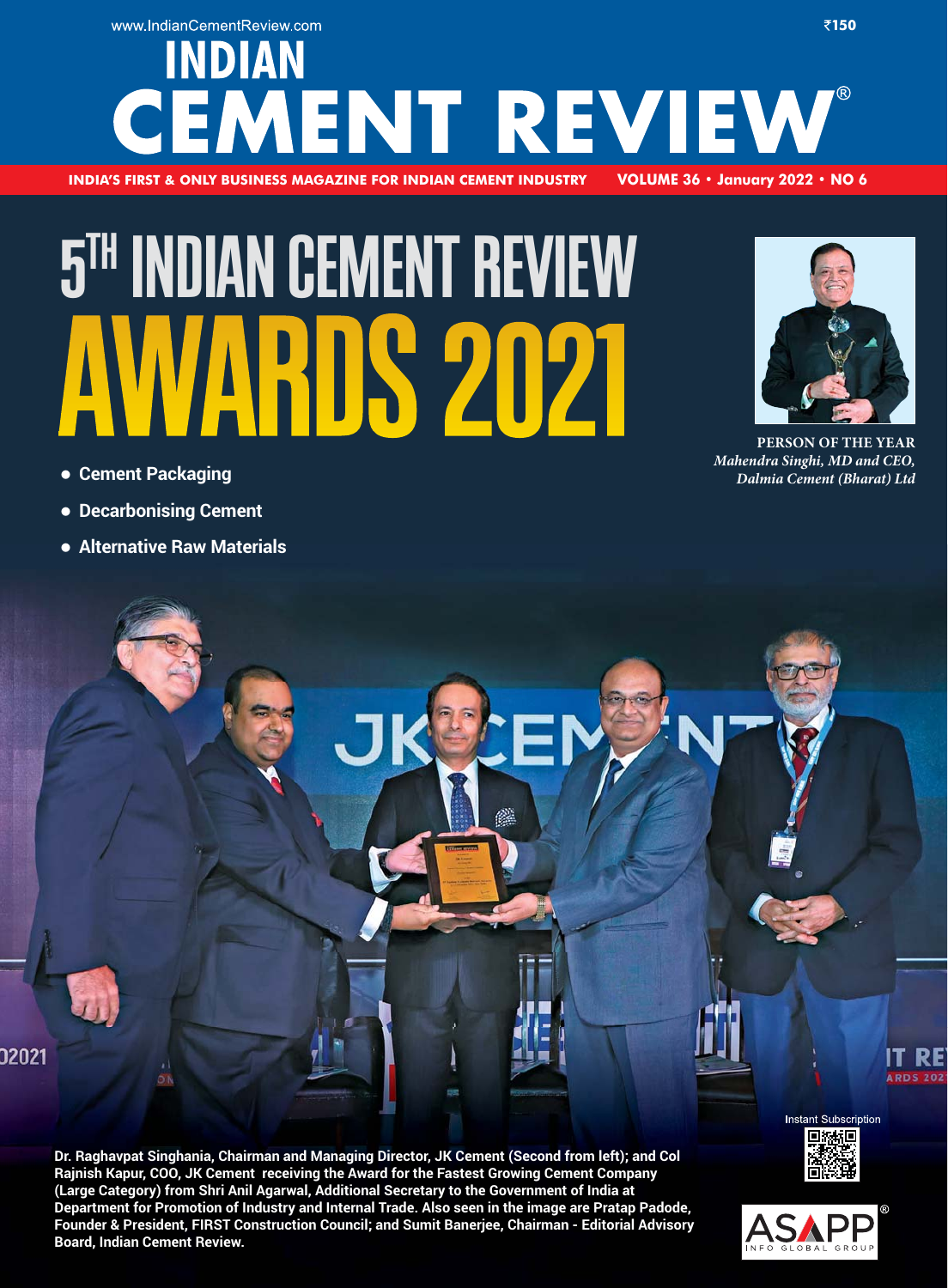## "Till bagged cement is in use, innovation will continue to happen"

**Molugu Purnachander, Director Procurement, Heidelberg Cement India**  heads multiple cement plans and grinding centers and a plant pan India. He has been awarded with the Global Purchasing Best Practice Award. In this interview, he shared his experiences and requirements for packaging in the cement industry.

#### **How important is packaging in the cement manufacturing process?**

It is said that *"Do not judge the book by its cover"*, however, when it comes to products, the cover i.e. packaging is the foremost thing that appeals the eye of the customer.

Similarly cement packaging also plays a very important and vital role in influencing the customer to choose your product from the shelf. Prima Facie,

packaging is the face of the company and the product within. Apart from extrinsic value cement packaging also provides protection and helps in enhancing shelf life. It safeguards the cement from threats like moistures, chemical reaction, etc. It also makes the transportation as well as handling easy with less wastage. It is an environment friendly solution for printing necessary and important information / specifications about cement along with the manufacturer's name and their registered trademark, ISI mark, cement grade, bag weight, price etc.

#### **On which stages in the cement manufacturing process is packaging required?**

Cement tends to harden when its exposed to moisture in any form, thus, making it is unfit for consumption. Hence the packaging is required after the last stage when the final process of cement manufacturing ie. grinding of clinker with other



additives is completed and cement is stored in Silos ready for dispatch. Cement is dispatched either in 50 kgs / jumbo bags packaging or in bulk dispatched in bulkers for larger construction projects.

#### **What technology is followed in the packaging and transportation of cement?**

There are various technology which a cement manufacture can chose from for packing the cement. However,

majority of packaging is based on Polypropylene (PP) Woven / Laminated bags manufactured from PP granules (a byproduct from petroleum refinery). The fabric is made by weaving the tape in the looms.

Since packaging is one of the foremost things which differentiates the product in the eye of the customer, hence recently the cement industry has started switching to latest technology as per new guidelines such as block bottom valve sacks made of plastic fabric i.e., laminated.

Another variety is BOPP i.e., Biaxially oriented polypropylene film that is applied as an additional layer to woven polypropylene bags. The film allows for custom, clear, and vivid printing to be applied to both sides of the bag, as well as the gussets. Also, cement is packed in paper bags too.

#### **Tell us more about the packaging material that is currently used for packing cement.**

The basic raw material for cement packing is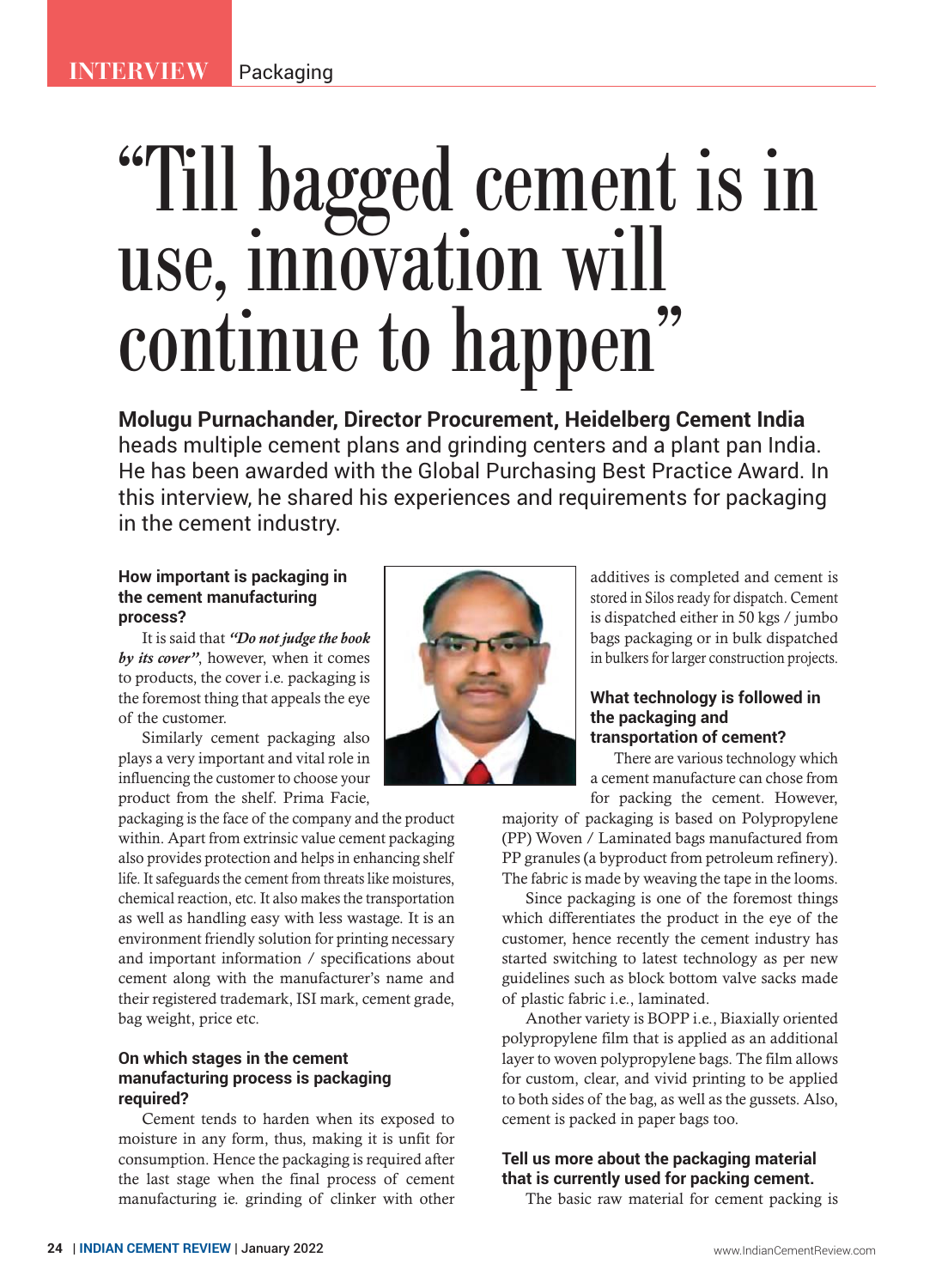Polypropylene (PP). Currently there are four types of bags used in the packaging of cement – a) PP woven bags b) Laminated bags

c) BOPP bags d) Paper bags.





PP bag Laminated bag

mycem

*<u>ACCEMEN</u>* 



BOPP bag Paper bag

BOPP i.e. Biaxially Oriented Polypropylene is the most premium packaging with provides attractive printing on it. BOPP is the latest technology in cement packaging which is 100 per cent recyclable and provides strong resistance to moisture.

Laminated bags are block bottom sacks made without adhesives from coated polypropylene fabric. These bags help to reduce  $CO<sup>2</sup>$  emissions during cement production.

Paper bags which were running the show have lost their luster and are being slowly replaced by BOPP bags as they have advantages of less wastage, easier to recycle, better printing and visibility and environmentally friendly.

#### **What improvements can be made in the system and process of cement packaging?**

Cement is the second most consumed product after water and packaging plays a vital role in insuring the shelf life of the cement. Although companies have been using packaging as an aesthetic tool to differentiate their products from competitors, however implementation of various standards like Six Sigma should be promoted for cement bag to ensure that they reach the end customer intact.

There have been various advancements in cement packaging like from Jute to PP and then from PP to Laminated and BOPP, hence adopting

advanced technologies of packaging like BOPP should be promoted as it provides sturdiness to the cement bag.

Further, increased automation to reduce spillage of cement and palletised packaging are other areas which industry should work towards.

#### **Tell us about the major challenges faced in packing cement and delivering it to the end consumer?**

Cement bags are transported either through rake or through trucks. There are various interchanging points which lead to burstage of a cement bag/ spillage of cement. Starting from loading of cement bags in trucks / rake followed by in-transit and then till the final offlaoding, major challenge in packaging is the spillage of cement during the handling of bags at the dealer point / end user. Despite various notifications on bags like Use No Hooks, bags are handled with hooks to pull / push them into the truck which leads to heavy spillage of cement from bags and in turn creating dust emissions along with wastage. Hence there is a necessity to train the workmen at dealer place for proper and professional handling of bags to avoid burstage /loss of cement. Although we as an organization have already done automation to reduce the spillage along with training of our channel partners on bag handling, yet it still remains a challenge which entire industry faces.

#### **How does delivery of cement take place protecting and shielding it from moisture?**

- $\bullet$  Removing sharp objects from the cement transport vehicle / rack before loading cement bags so that the bags are not torn or damaged.
- $\bullet$  Ensuring the vehicle/rake is clean and dry before loading the cement bags.
- The plastic sheet must be spread on the vehicle/ rake floor.
- Cement bags should be properly covered with plastic sheets with second layer of tarpaulin.
- $\bullet$  Load cement bags carefully into the cement transport vehicle, making sure that they are covered and tied down securely.
- Always stack the cement bags in the same way even if the bags are not palletised. Otherwise, if any pothole comes up, then cement bags may get toppled down.

#### **How should dealers or end consumers of cement store packaged cement to prevent it from coming in contact with moisture?**

 $\bullet$ Cement should be stored in window-less room